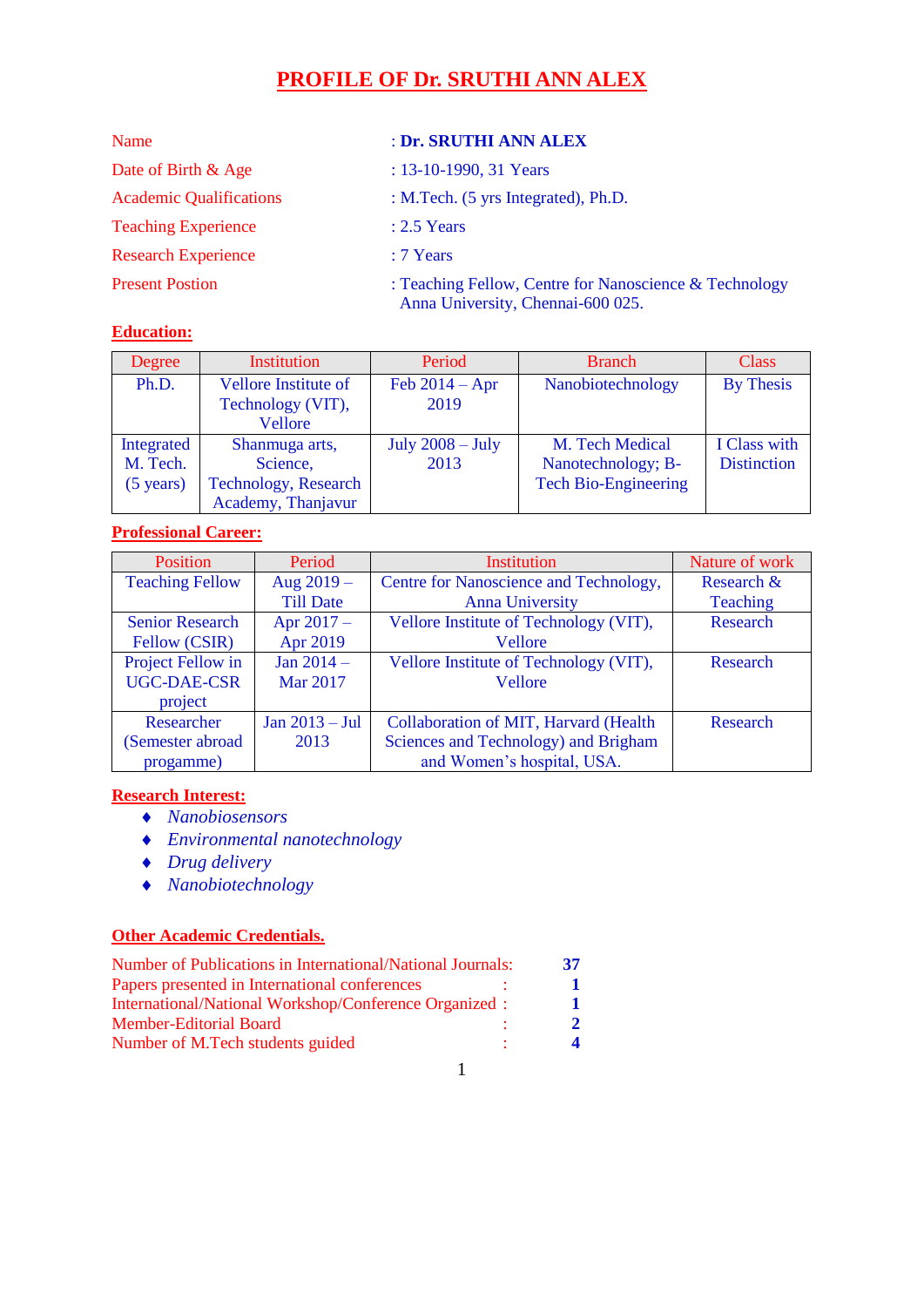#### **International Research Recognition:**

Total Impact factor: 150.839 Research Citation: 608 *h*-Index: 14 (Google Scholar) Research Citation: 514 *h*-Index: 13 [\(www.scopus.com\)](http://www.scopus.com/)

## **Courses handled for M.Tech. Programme:**

- **Synthesis and Applications of Nanomaterials**
- **Biological Nanostructures**
- **Nano Biosensors**
- **Processing and Properties of Nanostructured Materials**
- **Nanomaterial Synthesis Lab**
- **Physicochemical Characterization Lab**

## **Awards, Recognition and achievements:**

- Qualified in **UGC-NET** exam for **Assistant Professorship** with **98.2** percentile.
- **TOEFL** score: **105/120**; **GRE** score of **304/340**.
- Obtained **Research Award** from **VIT** for publications in 2014, 2015, 2016, and 2017.
- Obtained **Certificate of Merit** in the **SASTRA** exams held; secured **second** place in Nov 2008 and **third** place in Apr 2009.
- Completed "5-day Online FDP on Universal Human Values" for Deeksharambh (Student Induction Program)" organized by NIT Patna during 23–27 Nov 2020.

## **Selected papers:**

- **1.** "Studies on photocatalytic degradation of acid violet 7 dye by green ZnO@Fe<sub>3</sub>O<sub>4</sub> chitosan– alginate nanocomposite synthesized using *Camellia sinensis* extract" N. Roy, **S.A. Alex**, N. Chandrsekaran, K. Kannabiran, A. Mukherjee, *Journal of Environmental Management*, 303 (2022), 114128.
- **2.** "Toxicity evaluation of nano-TiO<sub>2</sub> in the presence of functionalized microplastics at two trophic levels: algae and crustaceans" V. Thiagarajan, Alex, **S.A. Alex**, R. Seenivasan, N. Chandrasekaran, A. Mukherjee S.A. Alex, *Science of the Total Environment*, 784 (2021) 147262.
- **3.** "In-situ coating of Fe/Pd nanoparticles on sand and its application for removal of tetracycline from aqueous solution" K.V.G. Ravikumar, H. Kubendiran, R. Gupta, A. Gupta, P. Sharma, **S.A. Alex**, C. Natarajan, B. Das, A. Mukherjee, *Journal of Water Process Engineering*, 36 (2020) 101400.
- 4. "Bimetallic gold nanorods with enhanced biocorona formation for doxorubicin loading and sustained release" D. Chakraborty, L. Mohan, **S.A. Alex**, N. Chandrasekaran, A. Mukherjee, *Biomaterial Science*, 7 (2019) 63–75. *[Featured in the outside front cover]*